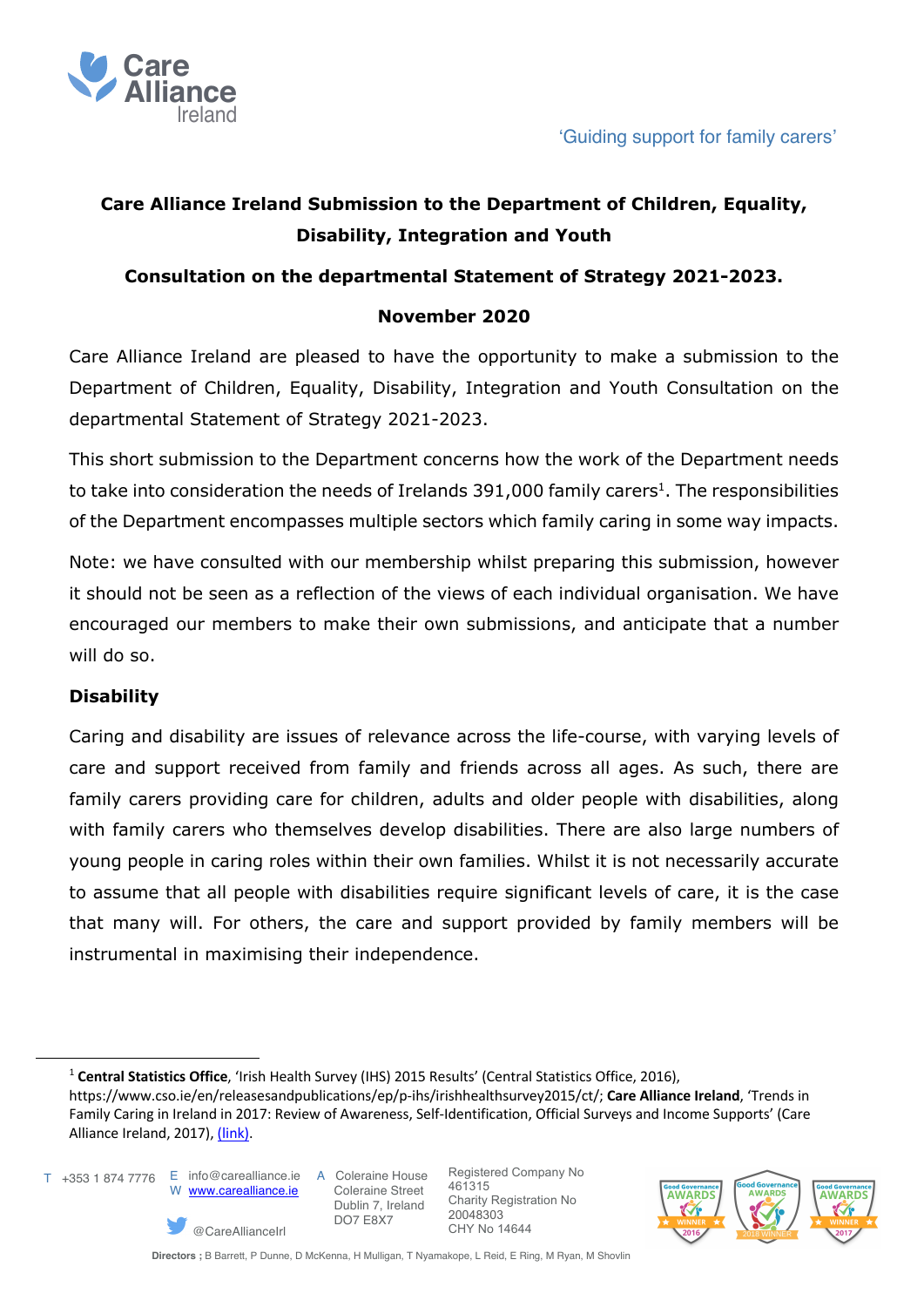

# 'Guiding support for family carers'

Whilst the data is a few years old, we in Care Alliance asked family carers why the person they care for requires care (respondents could choose multiple reasons)<sup>2</sup>;

36.89% had a physical disability

31.07% had an intellectual disability

19.41% had an autism spectrum disorder

21.42% had a neurological condition such as Parkinsons or MS

30.10% had a long-term condition (such as stroke, diabetes asthma etc).

There are many thousands of families of children and adults with disabilities who identify as family carers. These family members are looking for supports for their loved ones in education, health, social care, independent living and various other areas. They themselves may have a disability.

Care and disability are, as we in Care Alliance have long said, two sides of the same coin. There are many families, in particular families of those with significant, complex medical needs, who are struggling. We in Care Alliance Ireland are an umbrella body, with membership drawn from across the disability, mental health, ageing, addiction and community sectors<sup>3</sup>. Our membership comprises of most, if not all, the major disability not-for-profit groups and service providers including St. Michaels house, Cheshire Ireland, The Irish Wheelchair Association, DEBRA Ireland, Inclusion Ireland, and others. We partner each year with other organisations to deliver National Carers Week - the partners for 2020 included the Central Remedial Clinic, Acquired Brain Injury Ireland, the Disability Federation of Ireland, MS Ireland, St. Michaels House and Spina Bifida Hydrocephalus Ireland.

For many years now we have been highlighting the lack of cohesion across governmental departments regarding caring and disability in particular. We appreciate that for many adults in particular with disabilities, the language around caring can be problematic – and we acknowledge this tension as healthy. However, we have also found that this disconnect

T +353 1 874 7776 E info@carealliance.ie A Coleraine House

W www.carealliance.ie

@CareAllianceIrl

 Coleraine Street Dublin 7, Ireland DO7 E8X7



<sup>&</sup>lt;sup>2</sup> Zoe Hughes and Liam O'Sullivan, 'Defining and Profiling Family Carers: Reflections from Ireland', *International Journal of Care and Caring* 1, no. 3 (2017): 421–27. <sup>3</sup> https://www.carealliance.ie/List-of-members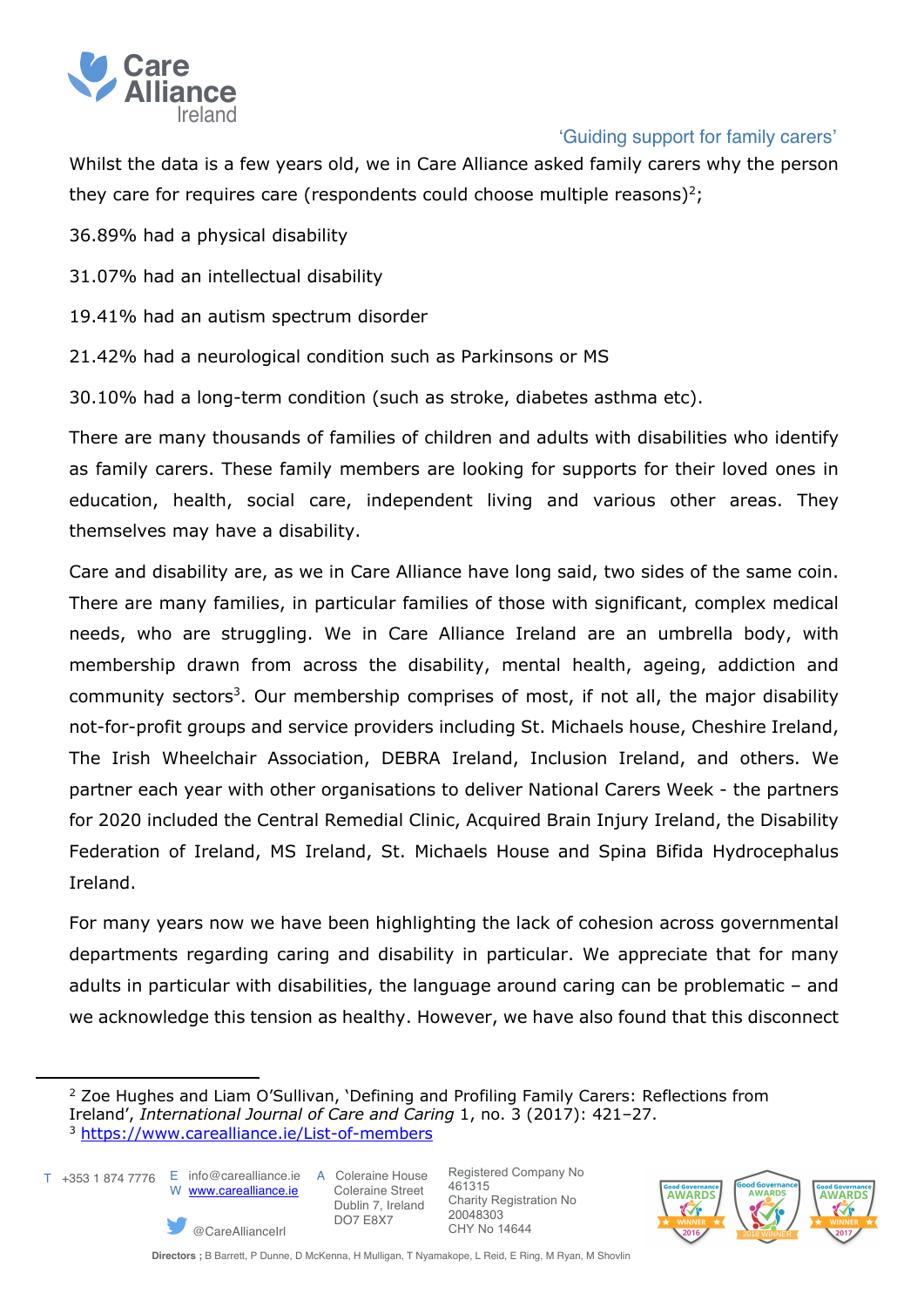

## 'Guiding support for family carers'

causes real policy challenges, which must be addressed<sup>4</sup>. In this regard one of the key actions/outcomes we would recommend for the Departmental strategy is to ensure than the Department is involved in the upcoming development of an updated National Carers Strategy (per commitments in the current Programme for Government), and that actions from the Strategy are embedded within the operations of the Department as a whole.

## **Youth**

It is difficult to quantify exactly how many young people are providing care in Ireland, as various surveys have estimated differing numbers based upon the methods used to collect the data. A school-administered survey indicated that 11.5% of 10 to 17 year-olds identify as carers<sup>5</sup> which would equate to approximately  $60,000$  young carers nationally. The wording of the survey question was as follows:

*"Do you provide regular unpaid personal help for a family member with a long-term illness, health problem or disability? (Includes problems which are due to old age. Personal help includes help with basic tasks such as feeding or dressing)"* with response options 'Yes' and 'No'."

However, according to the most recent census figures (2016) there are 3,800 children aged less than 15 years reported as providing care<sup>6</sup>. The census is completed by an adult member of the household, and for this reason there may be some reluctance to report on caregiving among those under the age of 18. This may be due to concerns about privacy or perceived stigma.

Young carers can lose out on education and employment opportunities due to their responsibilities, along with experiencing significant isolation and other negative impacts<sup>7</sup>, and it is the responsibility of the Department to ensure that these are addressed as a



@CareAllianceIrl



<sup>4</sup> Care Alliance Ireland, 'Disability and Family Carer Policy - Challenges and Responses.' (Care Alliance Ireland, 2017).

<sup>5</sup> Mary Callaghan, Eimear Keane, and Michael Molcho, 'Short Report- HBSC Ireland: Young Carers in the 2014 HBSC Study', February 2016.

<sup>6</sup> Central Statistics Office, 'Census 2016 Summary Results - Part 1' (Central Statistics Office, 2017).

 $<sup>7</sup>$  Saul Becker and Fiona Becker, 'Young Adult Carers in the UK. Experiences, Needs and Services</sup> for Carers Aged 16-24' (y The Princess Royal Trust for Carers, 2008); Care Alliance Ireland, 'Engaging with Young Carers: A Virtuous Circle', 2018, (link).